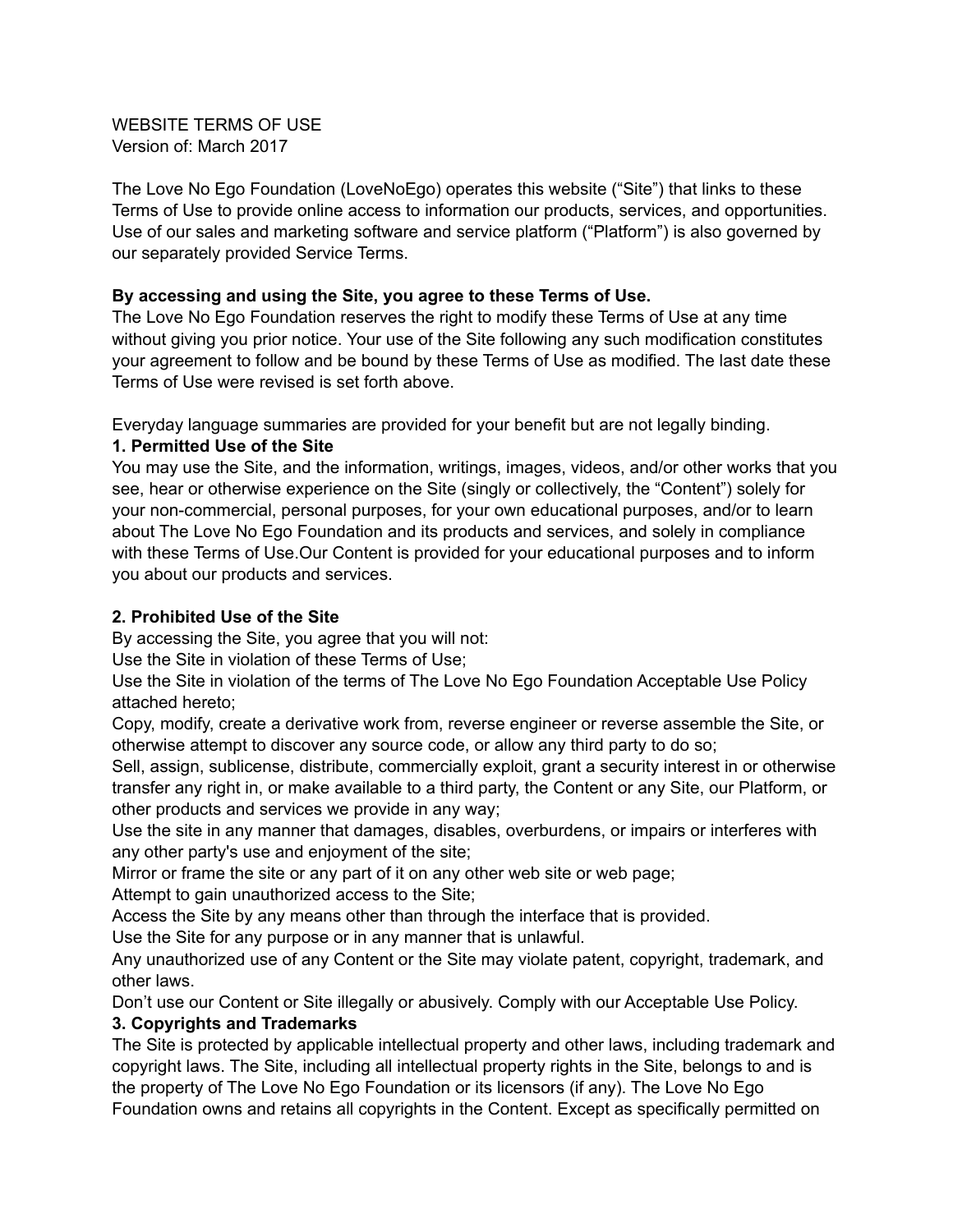the Site as to certain Content, the Content may not be copied, reproduced, modified, published, uploaded, posted, transmitted, performed, or distributed in any way, and you agree not to modify, rent, lease, loan, sell, distribute, transmit, broadcast, or create derivative works based on the Content or the Site, in whole or in part, by any means. The Love No Ego Foundation logos, The appearance, layout, color scheme, and design of the Site are protected trade dress. Customer does not receive any right or license to use the foregoing. LoveNoEgo may use and incorporate into the Site or our Service any suggestions or other feedback you provide, without payment or condition.

The Site and Content belong to us. You are not allowed to re-use it for your own purposes unless we give permission. If you think we have infringed any of your copyrights, see the Claims of Copyright Infringement section below.

#### **4. Information and Materials You Post or Provide**

You represent that you have all right, title, and interest to materials you post on the Site or provide to LoveNoEgo, including but not limited to any consent, authorization, release, clearance or license from any third party (such as, but not limited to, any release related to rights of privacy or publicity) necessary for you to provide, post, upload, input or submit the Materials, and that posting such Materials does not violate or constitute the infringement of any patent, copyright, trademark, trade secret, right of privacy, right of publicity, moral rights, or other intellectual property right recognized by any applicable jurisdiction of any person or entity, or otherwise constitute the breach of any agreement with any other person or entity. You further represent and warrant that you are who you say you are, that you have not submitted fictitious, false or inaccurate information about yourself, and that all information contained in the posted Materials is true and your own work or work you are authorized to submit, and that the posted Materials do not contain any threatening, harassing, libelous, false, defamatory, offensive, obscene, or pornographic, material, or other material that would violate any other applicable law or regulation. You agree that you will not knowingly and with intent to defraud provide material and misleading information. You represent and warrant that the Materials you supply do not violate these Terms of Use.

You have the rights to provide any Material you post to the Site or provide to us. You will not supply any Material that is false, illegal or offensive.

#### **5. Links to Third-Party Web Sites**

Links on the Site to third party web sites or information are provided solely as a convenience to you. If you use these links, you will leave the Site. Such links do not constitute or imply an endorsement, sponsorship, or recommendation by LoveNoEgo of the third party, the third-party web site, or the information there. LoveNoEgo is not responsible for the availability of any such web sites. LoveNoEgo is not responsible or liable for any such web sites or the content thereon. If you use the links to the web sites of LoveNoEgo affiliates or service providers, you will leave the Site and will be subject to the terms of use and privacy policy applicable to those web sites.

#### **6. Downloading Files**

LoveNoEgo cannot and does not guarantee or warrant that files available for downloading through the Site will be free of infection by software viruses or other harmful computer code, files or programs.Files you download from us are not guaranteed as virus-free.

#### **7. Disclaimers; Limitations of Liability**

LoveNoEgo AND ITS SERVICE PROVIDERS, LICENSORS AND SUPPLIERS MAKE NO REPRESENTATIONS ABOUT THE SUITABILITY, RELIABILITY, AVAILABILITY, TIMELINESS, SECURITY OR ACCURACY OF THE SITE OR THE CONTENT FOR ANY PURPOSE. TO THE MAXIMUM EXTENT PERMITTED BY APPLICABLE LAW, ALL SUCH INFORMATION,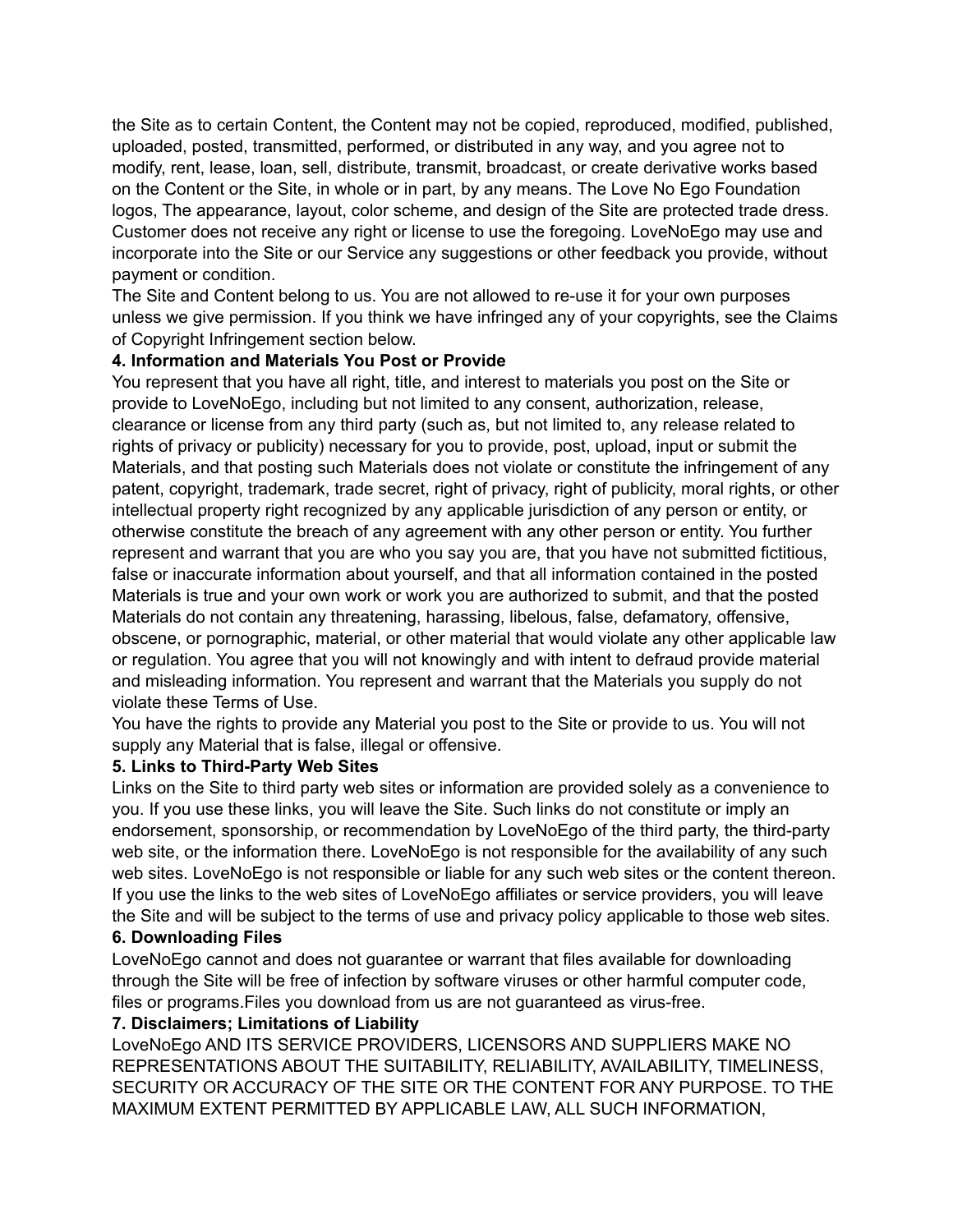SOFTWARE, PRODUCTS, SERVICE AND RELATED GRAPHICS ARE PROVIDED "AS IS" WITHOUT WARRANTY OR CONDITION OF ANY KIND. LOVENOEGO AND ITS SERVICE PROVIDERS, LICENSORS AND SUPPLIERS HEREBY DISCLAIM ALL WARRANTIES AND CONDITIONS OF ANY KIND WITH REGARD TO THE SITE AND THE CONTENT, INCLUDING ALL IMPLIED WARRANTIES OR CONDITIONS OF MERCHANTABILITY, FITNESS FOR A PARTICULAR PURPOSE, TITLE AND NON-INFRINGEMENT. NO STATEMENT OR INFORMATION, WHETHER ORAL OR WRITTEN, OBTAINED FROM LOVENOEGO IN ANY MEANS OR FASHION SHALL CREATE ANY WARRANTY NOT EXPRESSLY AND EXPLICITLY SET FORTH IN THESE TERMS OF USE. THE CONTENT MAY INCLUDE INACCURACIES OR TYPOGRAPHICAL ERRORS.

TO THE MAXIMUM EXTENT PERMITTED BY APPLICABLE LAW, IN NO EVENT SHALL LOVENOEGO AND ITS SERVICE PROVIDERS, LICENSORS OR SUPPLIERS BE LIABLE FOR ANY DIRECT, INDIRECT, PUNITIVE, INCIDENTAL, SPECIAL, CONSEQUENTIAL, EXEMPLARY OR OTHER TYPE OF DAMAGES, INCLUDING WITHOUT LIMITATION DAMAGES FOR COVER OR LOSS OF USE, DATA, REVENUE OR PROFITS, ARISING OUT OF OR IN ANY WAY CONNECTED WITH THE USE OR PERFORMANCE OF THE SITE, WITH THE DELAY OR INABILITY TO USE THE SITE, OR FOR ANY CONTENT, OR OTHERWISE ARISING OUT OF THE USE OF THE SITE, WHETHER BASED ON CONTRACT, TORT, NEGLIGENCE, STRICT LIABILITY, THE FAILURE OF ANY LIMITED REMEDY TO ACHIEVE ITS ESSENTIAL PURPOSE, OR OTHERWISE, EVEN IF LOVENOEGO HAS BEEN ADVISED OF THE POSSIBILITY OF DAMAGES. BECAUSE SOME JURISDICTIONS DO NOT ALLOW THE EXCLUSION OR LIMITATION OF LIABILITY FOR CONSEQUENTIAL OR INCIDENTAL DAMAGES, THE ABOVE LIMITATION MAY NOT APPLY TO YOU.

IF, NOTWITHSTANDING THE OTHER TERMS OF THESE TERMS OF USE, LOVENOEGO IS DETERMINED TO HAVE ANY LIABILITY TO YOU OR ANY THIRD PARTY FOR ANY LOSS, HARM OR DAMAGE, YOU AGREE THAT THE AGGREGATE LIABILITY OF LOVENOEGO AND ITS OFFICERS, DIRECTORS, MANAGERS, OWNERS, EMPLOYEES, AFFILIATES, AGENTS, CONTRACTORS, SERVICE PROVIDERS, LICENSORS OR SUPPLIERS SHALL IN ALL CASES BE LIMITED TO ONE HUNDRED DOLLARS.

We provide the Site and the Content on an "as is" basis and broadly disclaim liability to you. **8. Indemnification**

You understand and agree that you are personally responsible for your behavior on the Site. You agree to indemnify, defend and hold harmless LoveNoEgo its parent companies, subsidiaries, affiliated companies, joint venturers, business partners, licensors, employees, agents, and any third-party information providers from and against all claims, losses, expenses, damages and costs (including, but not limited to, direct, incidental, consequential, exemplary and indirect damages), and reasonable attorneys' fees, resulting from or arising out of your use, misuse, or inability to use the Site or the Content, or any violation by you of these Terms of Use. You will hold us harmless from any damages arising out of your use of the Site or the Content or violation of these Terms of Use.

# **9. Privacy**

Your use of the Site is subject to LoveNoEgo Privacy Policy, available at the link provided on the Site.Your use of the Site is subject to our Privacy Policy.

## **10. Additional Terms of Service**

If you are a customer, employee, representative or agent of a LoveNoEgo customer, your use of the LoveNoEgo Service is subject to LoveNoEgo Service Terms or other separate agreement with LoveNoEgo.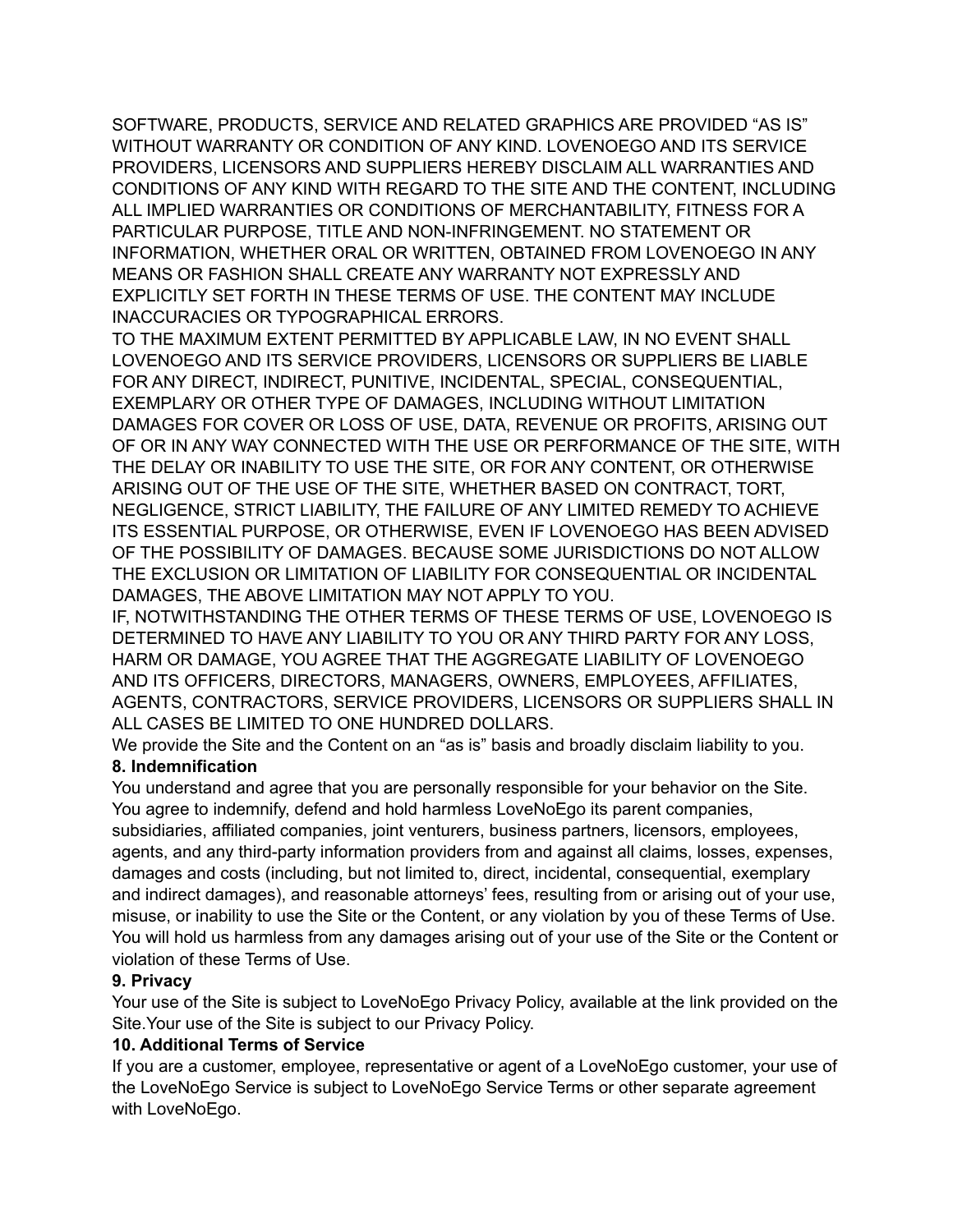# **11. General Provisions**

.

a. Entire Agreement/No Waiver/Order of Precedence. These Terms of Use constitute the entire agreement of the parties with respect to the subject matter hereof. No waiver by LoveNoEgo of any breach or default hereunder shall be deemed to be a waiver of any preceding or subsequent breach or default. To the extent you and LoveNoEgo have entered into Service Terms or another separate written agreement for the Platform, such separate agreement shall prevail in the event of any inconsistency with these Terms of Use.

These Terms of Use are our entire agreement with you unless you have also entered into a separate agreement with us.

b. Correction of Errors and Inaccuracies. The Content may contain typographical errors or other errors or inaccuracies and may not be complete or current. LoveNoEgo therefore reserves the right to correct any errors, inaccuracies or omissions and to change or update the Content at any time without prior notice. LoveNoEgo does not, however, guarantee that any errors, inaccuracies or omissions will be corrected.We may correct errors in the Content but are not obligated to do so.

c. Enforcement/ Choice of Law/ Choice of Forum. If any part of these Terms of Use is determined by a court of competent jurisdiction to be invalid or unenforceable, it will not impact any other provision of these Terms of Use, all of which will remain in full force and effect. Any and all disputes relating to these Terms of Use and Service, LoveNoEgo Privacy Policy, your use of the Site are governed by, and will be interpreted in accordance with, the laws of the Commonwealth of Virginia, without regard to any conflict of laws provisions.

# Claims of Copyright Infringement

LoveNoEgo respects the intellectual property rights of others, and we ask our users to do the same. LoveNoEgo may, in its sole discretion, suspend the access or terminate the accounts/ posts of users who violate others' intellectual property rights.

If you believe that your work has been copied in a way that constitutes infringement on LoveNoEgo website, please provide the following information to a LoveNoEgo Agent: Identification of the material that is claimed to be infringing or to be the subject of infringing activity and that is to be removed or access to which is to be disabled, and information reasonably sufficient to permit LoveNoEgo to locate the material;

A LoveNoEgo Agent for notice of claims of copyright infringement on or relating to this website ("Notifications") can be reached either by sending an e-mail to info@lovenoego.com or by sending a letter via U.S. Mail to: The Love No Ego Foundation. P.O. Box 7134. Charlottesville, Va. 22906.

## Acceptable Use Policy

This Acceptable Use Policy ("AUP") applies to the use of any website, Platform or other Service provided by LoveNoEgo, whether we provide it directly or use another party to provide it to you. This AUP is designed to ensure compliance with the laws and regulations that apply to the Service. This AUP also protects the interests of all of our clients and their customers, as well as our goodwill and reputation. These terms are so important that we cannot provide the Service unless you agree to them. By using the Service, you are agreeing to these terms.

If you are using any Service, this AUP applies to you. You are not allowed to assist or engage others in a way that would violate this AUP. We will enforce and ensure compliance with this AUP by using methods we consider to be appropriate, such as complaint and email failure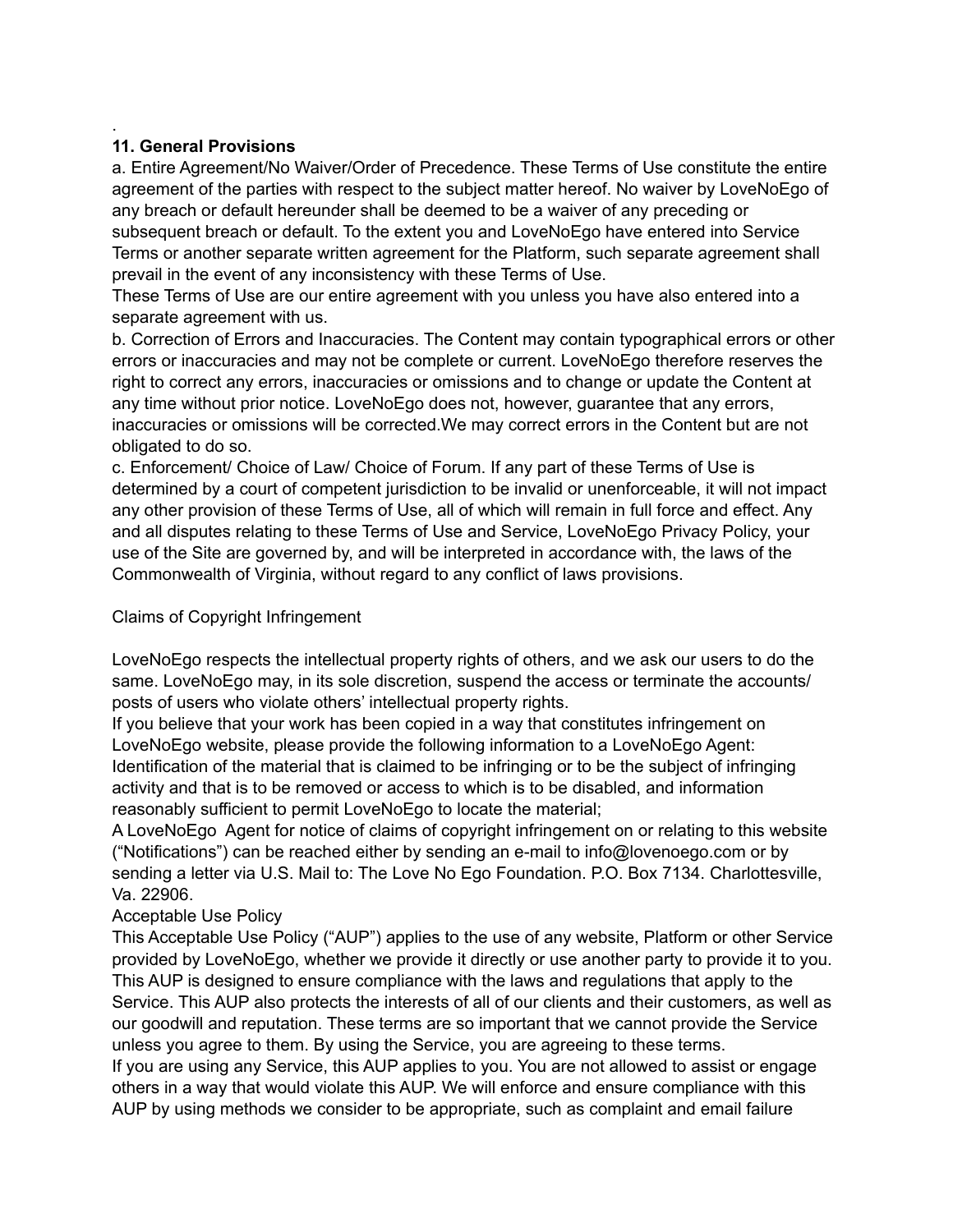#### monitoring.

#### **No SPAM Permitted**

You may not use our Service in any way (directly or indirectly) to send, transmit, handle, distribute or deliver: (a) unsolicited email ("spam" or "spamming") in violation of the CAN-SPAM Act (referenced below) or any other law; (b) email to an address obtained via Internet harvesting methods or any surreptitious methods (e.g., scraping or harvesting); (c) email to an address that is incomplete, inaccurate and/or not updated for all applicable opt-out notifications, using best efforts and best practices in the industry, or (d) commercial electronic messages in violation of Anti-Spam Legislation (referenced below).

## Prohibited Email Content and Formatting; Email Best Practices

Email sent, or caused to be sent to or through our Service may not: (a) use or contain invalid or forged headers; (b) use or contain invalid or non-existent domain names; (c) employ any technique to otherwise misrepresent, hide or obscure any information in identifying the point of origin or the transmission path; (d) use other means of deceptive addressing; (e) use a third party's internet domain name without their consent, or be relayed from or through a third party's equipment without the third party's permission; (f) contain false or misleading information in the subject line or otherwise contain false or misleading content; or (g) unless otherwise authorized by us, use our trademark(s), tagline(s), or logo(s) without our prior written consent and only then pursuant to our trademark usage guidelines. You are prohibited from using the Service to email purchased lists.

#### Email Opt-out Requirements

You warrant that each email you send or is sent for you using our Service will contain: (a) header information that is not false or misleading; (b) an advisement that the recipient may unsubscribe, opt-out or otherwise demand that use of its information for unsolicited, impermissible and/or inappropriate communication(s) as described in this AUP be stopped (and how the recipient can notify you that it wants to unsubscribe, opt-out, or stop this use of its information); and (c) all information required by Anti-Spam Legislation. These requirements may not apply if the email sent is a transactional email and these requirements are not otherwise required by law. You warrant that you will promptly comply with all opt-out, unsubscribe, "do not call" and "do not send" requests.

## Telephone Marketing

You must comply with all laws relating to telephone marketing, including without limitation those specifically referenced in the 'Proper Usage of Our Service' section below. You must comply with all laws related to the recording of phone calls and ensure all proper consent to record is obtained prior to making any such recording. If you use our Service to place telephone calls, you must also comply with all applicable industry standards. No Disruption

You agree not to use our Service in a way that impacts the normal operation, privacy, integrity or security of another's property. Another's property includes another's account(s), domain name(s), URL(s), website(s), network(s), system(s), facilities, equipment, data, other information, or business operations. You also agree not to use our Service to gain unauthorized access to, use, monitor, make an unauthorized reference to, another's property, unless you have the appropriate express prior consent to do so. Examples of prohibited actions include (without limitation): hacking, spoofing, denial of service, mail-bombing and/or sending any email that contains or transmits any virus or propagating worm(s), or any malware, whether spyware, adware or other such file or program. These restrictions apply regardless of your intent and whether or not you act intentionally or unintentionally.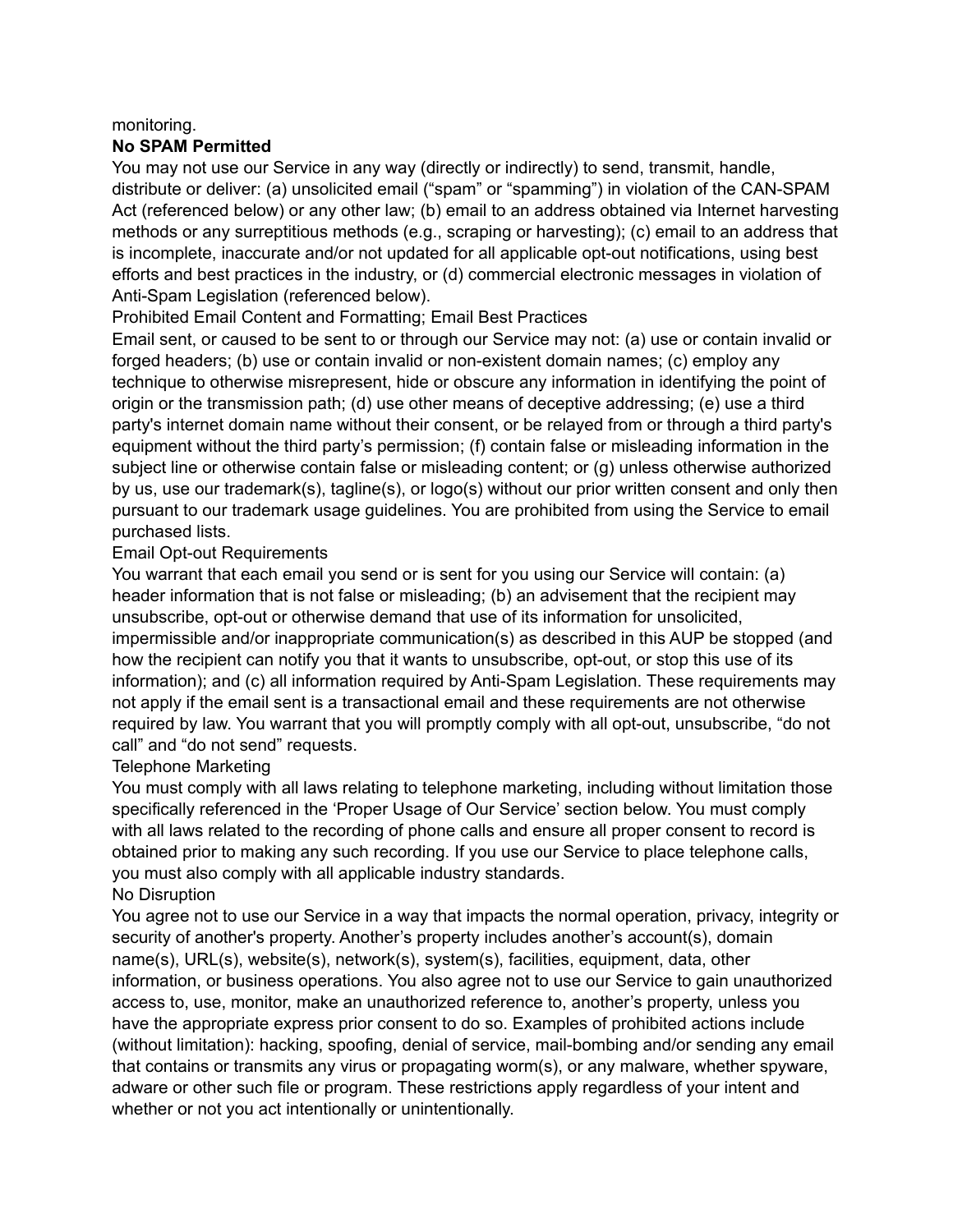Proper Usage of Our Service

In addition, and without limiting the other requirements in this AUP, you may not (directly or indirectly) use our Service with content, or in a manner that:

is threatening, abusive, harassing, stalking, or defamatory;

is deceptive, false, misleading or fraudulent;

is invasive of another's privacy or otherwise violates another's legal rights (such as rights of privacy and publicity);

contains vulgar, obscene, indecent or unlawful material;

infringes a third party's intellectual property right(s);

publishes, posts, uploads, or otherwise distributes any software, music, videos, or other material protected by intellectual property laws (or by rights of privacy or publicity) unless you have all necessary rights and consents to do so;

uploads files that contain viruses, corrupted files, or any other similar software or programs that may damage the operation of another person's computer;

downloads any file that you know, or reasonably should know, cannot be legally distributed in that way;

falsifies or deletes any author attributions, legal or proprietary designations, labels of the origin or source of software, or other material contained in a file that is uploaded;

restricts or inhibits any other user of our Service from using and enjoying our website and/or our Service;

harvests or otherwise collects information about others, including e-mail addresses, without their consent;

violates the usage standards or rules of an entity affected by your use, including without limitation any ISP, ESP, or news or user group (and including by way of example and not limitation circumventing or exceeding equipment use rights and restrictions and/or location and path identification detail);

is legally actionable between private parties; and/or

is in violation of any applicable local, state, national or international law or regulation, including all export laws and regulations and without limitation, and any regulations having the force of law or laws in force in your or your email recipient's country of residence.

You will use our Service for your internal business purposes and will not: (i) willfully tamper with the security of our Service or tamper with our customer accounts; (ii) access data on our Service not intended for you; (iii) log into a server or account on our Service that you are not authorized to access; (iv) attempt to probe, scan or test the vulnerability of our Service or to breach the security or authentication measures without proper authorization; (v) willfully render any part of our Service unusable; (vi) lease, distribute, license, sell or otherwise commercially exploit our Service or make our Service available to a third party other than as contemplated in your subscription to our Service; (vii) use our Service for timesharing or service bureau purposes or otherwise for the benefit of a third party; or (viii) provide to third parties any evaluation version of our Service without our prior written consent.

LoveNoEgoTrademark Use

Unless you have our express prior written permission, you may not use any name, logo, tagline or other mark of ours or our Service, or any identifier or tag generated by our Service, including without limitation: (a) as a hypertext link to any website or other location (except as provided for or enabled expressly by us); (b) to imply identification with us as an employee, contractor, agent or other similar representative capacity. You also agree not to remove or alter any of these items as we may have provided or enabled.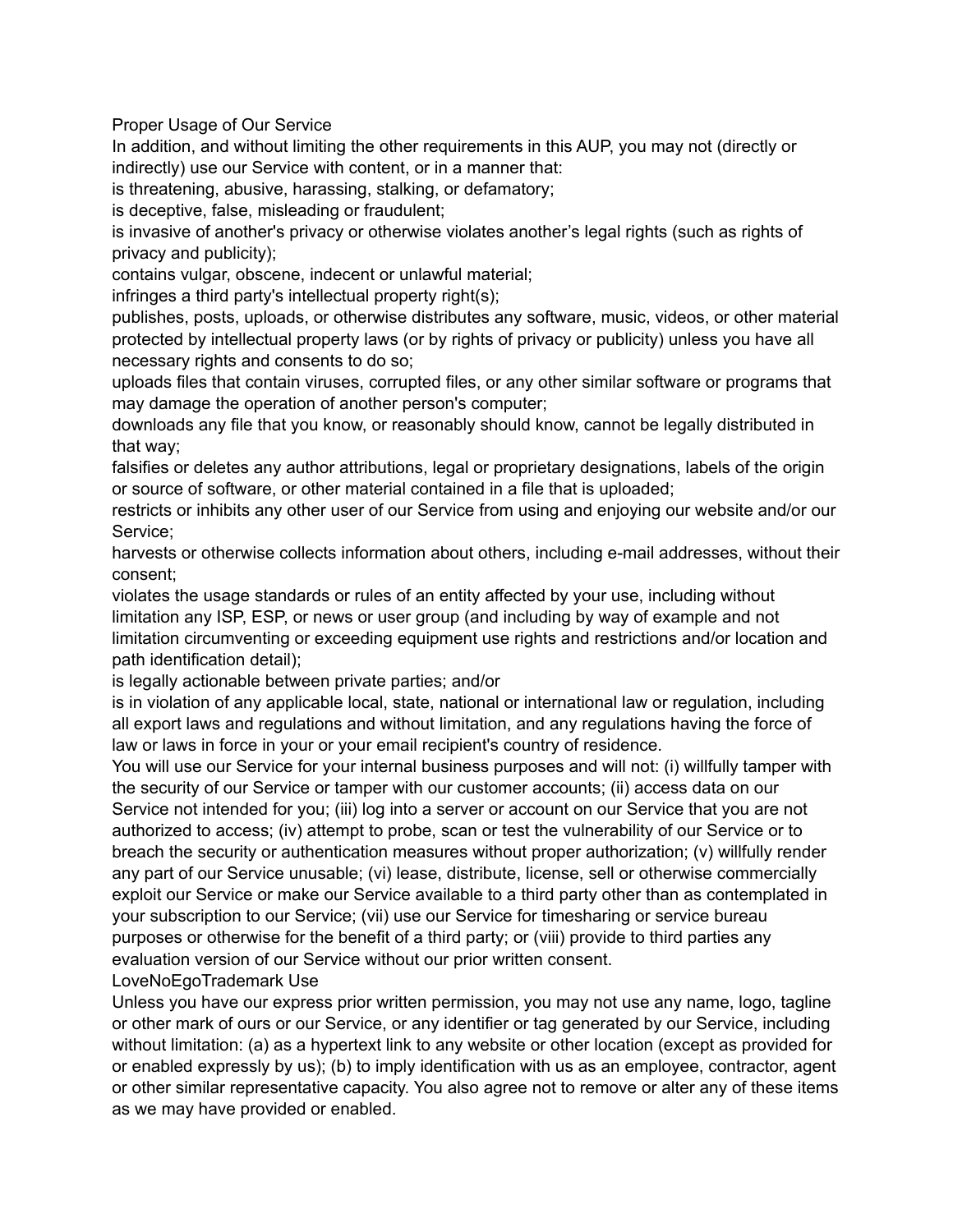## **General Terms**

If you breach of this AUP we may immediately suspend your access to our Service. We may also terminate your and our subscription agreement for cause if you breach this AUP. You acknowledge we may disclose information regarding your use of any Service to satisfy any law, regulation, government request, court order, subpoena or other legal process. If we make this type of required disclosure we will notify you, unless we are required to keep the disclosure confidential.

We are not obligated to, but may choose to, remove any prohibited materials and deny access to any person who violates this AUP. We further reserve all other rights.

We may update and change any part or all of this AUP. If we update or change this AUP, we will let you know by posting the revised copy on our website. The updated AUP will become effective and binding on the next business day after it is posted. When we change this AUP, the "Version of" date above will be updated to reflect the date of the most recent version. We encourage you to review this AUP periodically.

## **PRIVACY POLICY**

Revised: March 2018

We at LoveNoEgo know that your privacy is important. This privacy policy ("Policy") is designed to assist you in understanding how we will collect and use the information you provide when you use our publicly available website.

Please read this Policy to learn more about the ways in which we collect and use your information. If we make any material changes to this Policy, we will notify you in accordance with the process described in the "Revisions or Changes" section of this Policy, below. By using our Services, you consent to our collection, use, and disclosure of your information as described in this Policy.

This Policy is not exclusive. In particular, if you use our Platform, the data that you and your customers submit as you use our Platform will be further governed by the applicable LoveNoEgo agreement and as required by law.

For the purposes of our Policy, when we refer to "you" or to a "client" we mean any past, current or prospective client or customer of LoveNoEgo, including any visitor to one of our Sites. Everyday language summaries are provided for your benefit but are not legally binding. This is our Privacy Policy. It applies to our websites and our marketing platform.

## **Collection of Personal Information**

What We Collect. In some situations you may provide us with your personally identifiable information, which could include your name, street address, telephone number, email address, job title, payment card number, other financial account number(s), mother's maiden name or other family names, date and place of birth, photographic image, and any other information we collect about you that by itself is not personally identifiable information but if combined with personally identifiable information could be used to personally identify you.

You may provide us with personally identifiable information when you complete a survey; make a purchase; request customer support; subscribe to certain services, email notifications and/or newsletters; register for our Platform, or register and/or set up an account/profile to access, visit and/or use certain portions of our Sites; provide comments, reviews, feedback, or testimonials about our products or Services; and any other transactions between you and us on or in relation to our Services.

We may use your email and other addresses and contact information for customer support, required notifications, product and policy updates, and sales and marketing purposes, but we will not use this information for anything else not described in this Policy.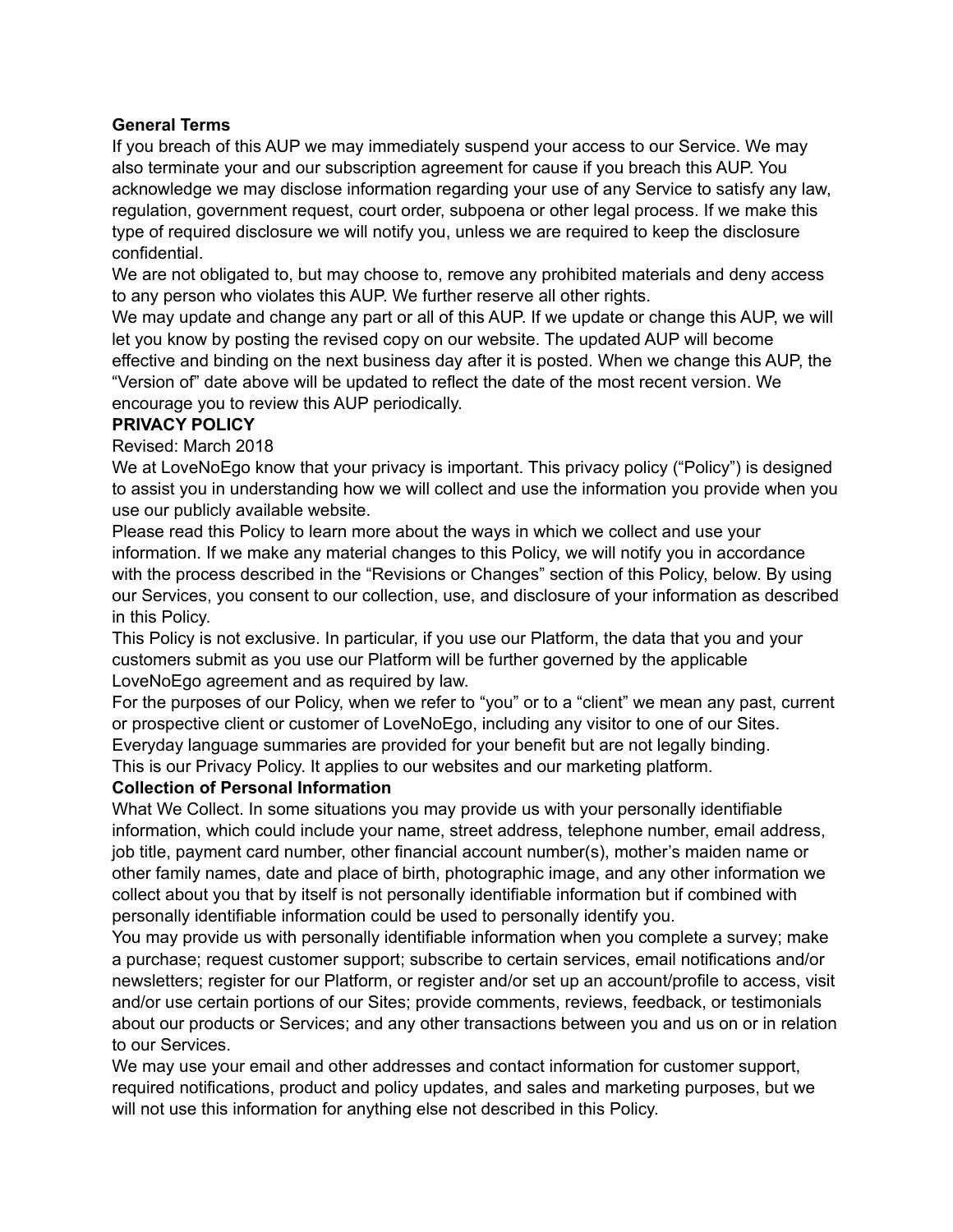We may collect your name and other information that identifies you. We will use that information for customer support, required notifications, product and policy updates, and sales and marketing purposes.

We try hard to protect your information but cannot quaranty its security.

Access to Client Information; Updating Client Information. A client may (i) access any of their personally identifiable information that we collect and maintain, or (ii) correct, update or delete their personally identifiable information maintained by us, in each case by contacting us by telephone or mail using the contact information provided below. We will try and respond to your request promptly and in all cases within 30 days. To protect client privacy and security, we reserve the right to take reasonable steps to verify a client's identity prior to granting access to or processing changes or corrections to such information. We will retain a client's personal information for so long as its account is active or as reasonably needed by us to provide our Services. We may also retain and use such information as necessary to comply with our legal obligations, resolve disputes, and enforce our agreements.

Contact us if you need to access, change or delete your information.

# **How We Use Personal Information**

LoveNoEgo may use personally identifiable information to: respond to your inquiries, and/or address other requests or questions; enable your use of the Services; contact you regarding your purchase; consider and respond to your inquires; collect payments from you; deliver Services purchased or ordered by you, including through our Platform; send you information and updates related to your purchases; invoice you; email notifications that you have specifically requested; email marketing communications relating to our business that we think may be of interest to you; and email messages containing company news, product or service information. We may also use information collected through our Sites for research regarding the effectiveness of the Sites, the Services, and related marketing, advertising and sales efforts. We may use your personal information to conduct business with you, market our business to you, and generally improve our business. We may also disclose your information as required by law, if we sell our business, or as we otherwise agree with you.

**Email.** We may communicate with a client through email using the client's personal contact information on file in our systems to inform the client of new products, important industry news or information about Services, and upgrades provided by LoveNoEgo

We may email you about our business or relevant news.

Disclosures to Third Parties - General. We may disclose information collected from a client to our independent contractors and business partners who have agreed to (i) hold this information in confidence and (ii) not use it for any purpose except to carry out the services they are providing for LoveNoEgo. Such contractors and business partners include those hosting our Services or other data; managing the functionality of our Services; hosting client relationship management, marketing automation, customer service and other software platforms on our behalf; processing credit or other payment card payments; collecting delinquent accounts; fulfilling and processing orders; delivering products you have ordered; conducting background checks if you submit an application for employment; assisting with marketing and promotions; and enabling us to send you email.

We may disclose your information to our contractors and business partners who have agreed to hold it in confidence and use it only for the services they provide to us.

Third party sites are governed by their own privacy policies.

Use of Widgets. We may provide widgets on our Sites that make it possible to share information on third-party platforms. These widgets do not store your personally identifiable information. Our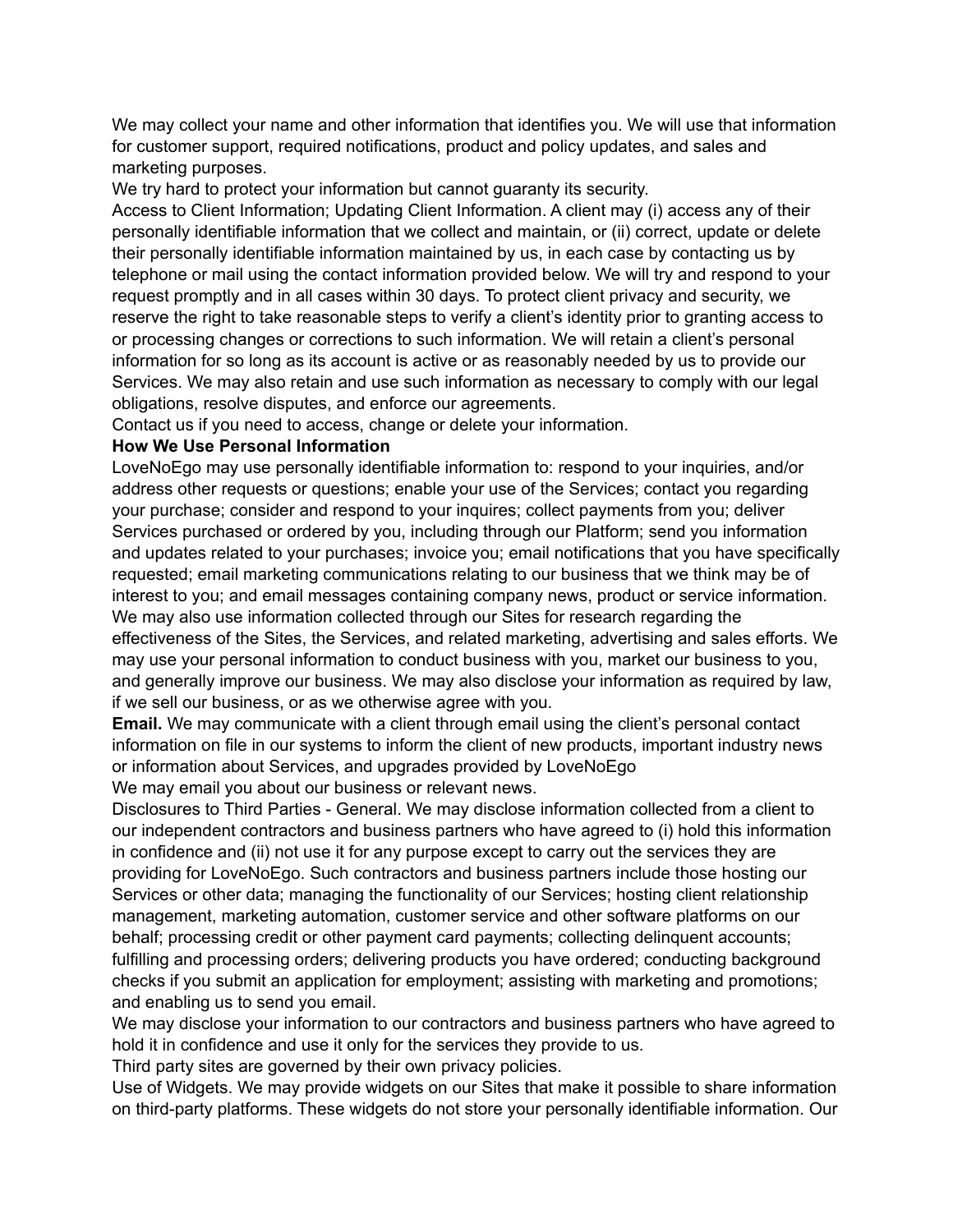Sites may also include social media features, such as the Facebook® or Twitter® button and similar widgets and interactive mini-programs that run on our Sites (each, a "Feature"). To the extent we use these Features, they may collect your IP address, which page you are visiting on our Sites, and may set a cookie to enable the Feature to function properly. Social media Features and widgets are either hosted by a third party or hosted directly on our Sites. Your interactions with these Features are governed by the privacy statement of the company providing the Feature or widget.

Any features, widgets or mini-programs provided by or for social media sites or other third parties may collect personal information and are subject to the privacy polices of those third parties.

Use of Cookies. When you interact with the Sites, we try to make that experience simple and meaningful. When you visit our Sites, our web server sends a cookie to your computer. Cookies are files that web browsers place on a computer's hard drive and are used to indicate whether you have visited the Sites previously. The data collected may include how you navigate around a web page and the most commonly clicked links on a specific web page. Certain technical information, such as your browser version and operating system, are also collected. You can configure your browser to accept all cookies, reject all cookies, or notify you when a cookie is set (each browser is different, so check the "Help" menu of your browser to learn how to change your cookie preferences). We use cookies for a number of purposes, including to: access a client's account information when a client logs into a Site, so that we can provide the client with customized content, keep track of preferences you specify while you are using the Services, and to estimate and report total audience size (unique users) and traffic for our Sites, and to conduct research to improve the content and services of our Sites.

Our Sites use cookies. Your browser probably lets you control whether it allows the use of cookies.

Web Beacons. We may use web beacons to access cookies and count users who visit our Sites or open our HTML-formatted email messages. Web beacons are single-pixel graphic files with a unique identifier, similar to cookies. Web beacons are embedded invisibly on web pages and emails and are stored on a user's hard drive. You can modify your browser settings to control web beacons.

Our Sites may use web beacons. Your browser probably lets you control web beacons. Third-Party Cookies. We may also from time to time engage third parties to track and analyze non-personally identifiable usage and volume statistical information from visitors to our Sites to help us administer our Sites and improve their quality. Such third parties may use cookies and web beacons to help track visitor behavior. Such cookies and web beacons may track how you interact with a Site through the use of cookies and the data collected may include how you navigate around a web page and the most commonly clicked links on a specific web page. Certain technical information, such as your browser version and operating system, may also be collected. If collected, this information will be used by us to evaluate and, if necessary, modify the relevant Site to improve the functions and ultimately, make it easier for clients to use. None of your personally identifiable information, that is, your name, address, or phone number, is collected through such collections.

We may engage third parties to help us run our Sites. These third parties may also use cookies and web beacons.

**Use of Testimonials.** We may select and post client testimonials on our Services, which may contain personally identifiable information such as your name and/or the city, state, or country in which you live. We will obtain your consent prior to posting any testimonial with your name. If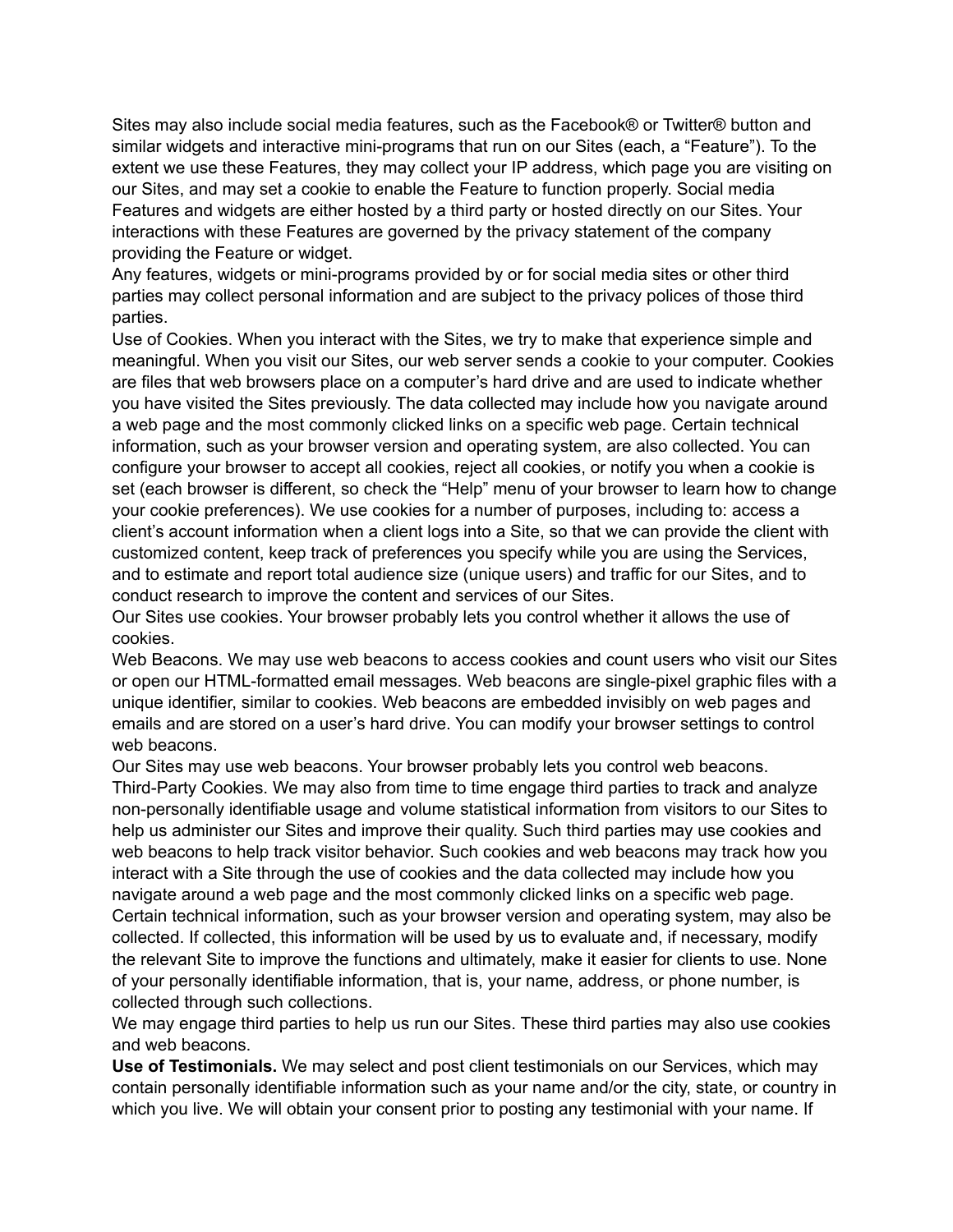you post such content, it will be available to other users of the Services. Your posting may also become public and we cannot prevent such information from being used in a manner that may violate this Policy or the law. If you would like us to remove or delete your name or testimonial from our Services, you may contact LoveNoEgo using the information in the "How to Contact Us" section of this Policy. Note that copies of information that you have updated, modified, or deleted may remain viewable in cached and archived pages of our Sites for a period of time. If we post a client testimonial with your name or other identifying information, it will become visible by third parties or even become public.

Reviews. We may post client reviews on our Sites or Services, which may contain personally identifiable information such as your name and/or the city, state, or country in which you live. When submitting your review you are giving us permission to post your review on our Sites or Services. If you post such content, it will be available to other users of the Sites or Services. Your posting may also become public and we cannot prevent such information from being used in a manner that may violate this Policy or the law. If you would like us to remove your name or review from our Sites or Services, you may contact LoveNoEgo using the information in the "How to Contact Us" section of this Policy. Note that copies of information that you have updated, modified, or deleted may remain viewable in cached and archived pages of our Sites for a period of time.

If we post a client review with your name or other identifying information, it will become visible by third parties or even become public.

Governing Law; Superseding Contract Terms. By choosing to visit and interact with LoveNoEgo you agree that your visit and any dispute regarding the protection of your privacy during such visit is subject to this Policy and the choice of law and dispute resolution provisions in our separate terms of use and/or Service Terms applicable to the Services relating to the dispute. To the extent a client enters into other contractual agreements with LoveNoEgo, the privacy terms and conditions of such agreements (including the separate Service Terms applicable to the use of our Platform) supplement or supersede portions of this Policy to the extent of any inconsistency between this Policy and such agreements. Please note that the nature of the marketing and sales services provided by our Platforms means that clients using the Platform will frequently and routinely make your personally identifying information available to third parties or the public as part of the ordinary operation of the Platform. This disclosure may take place on Facebook and other social media channels.

Our other terms and agreements with you control dispute resolution and may have different privacy terms. If you use our marketing Platform, you will be making your name and other personally identifying information available to the public.

**Revisions or Changes.** LoveNoEgo reserves the right to change this Policy and other policies prospectively at any time, subject to applicable laws and regulations, by posting a revised Policy on the Sites. Regardless of later updates or changes to our Policy, we will never use the information you submit under our current Policy in a new way without first providing you an opportunity to opt out or otherwise prevent such use. We can change this Policy from time to time. You may Opt Out at any time by contact LoveNoEgo directly. You can also opt out/ unsubscribe of promotional and marketing messages from us.

**How To Contact Us.** If you have any questions or concerns about this Policy or the way your information is being used by LoveNoEgo, or should you wish to contact us for any other reason described in this Policy, you can contact us (i) by email directed to info@lovenoego.com or (ii) by mail addressed to The Love No Ego Foundation. P.O. Box 7134 Charlottesville, VA. 22906. Attn: Policies